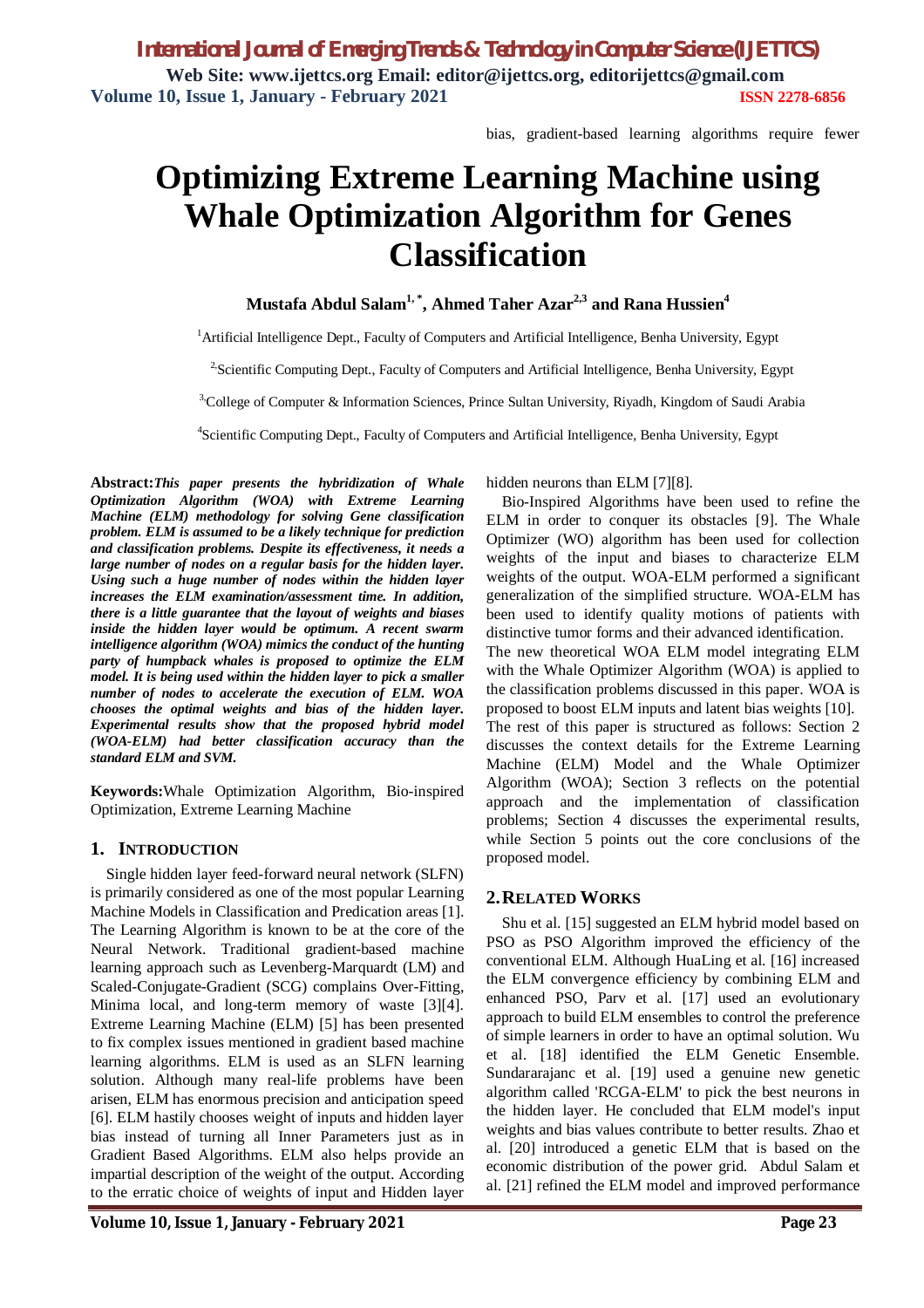relative to the classic ELM model in the stock market forecast and proposed a new Flower Pollination Algorithm (FPA). Emary et al. [22] highlighted that, in this model, the dragonfly optimizer introduced a hybrid dragonfly algorithm with an extreme predictive learning system that enhanced the ELM model's efficiency in the predictive sector. Parv et al. [23] implemented a technique for the selection of functions based on the Moth-Flame Optimization (MFO) algorithm. The results revealed that the MFO algorithm has relatively outperformed the approaches. Aljara et al. [24] reported that, in most datasets, the proposed WOA-based training algorithm is able to exceed current algorithms; not only in terms of precision, but even in terms of convergence, the findings were greater. Abd El Aziz et al. [25] revealed that in almost all images, in terms of PSNR and SSIM, WOA and MFO algorithms are better than other algorithms at the threelevel threshold, regardless of how much WOA is better than MFO. For a greater range of values of limits, Khaled ben Oualid et al. [26] referred that the WOA algorithm appears to be very efficient both in terms of its incremental convergence to the global optimum and in terms of its substantial and precise loss reduction. Mohapatra et al. [27] revealed that ELM-based classifiers display improved performance when projecting higher dimensional space features. However, ELM is combined with CS and ICS in order to achieve a more precise and efficient grouping. The findings suggested that ICSELM is very efficient in minimizing the issue of poor conditions and that this leads to improved outcomes relative to basic ELM, OSELM and CSEL. Deng et al. [28] showed that only if the kernel is purely positive can RKELM approximate some non-linear function with zero error. By missing iterative steps or cursing the scale of the kernel matrix, it is easy to achieve substantial cost savings in the RKELM training process. Large-scale studies on various benchmarks showed that RKELM can produce competitive and stable outcomes at a rapid pace of learning. Wang et al. [9] addressed the effectiveness of the ELM and a revised EELM algorithm was proposed. The proposed algorithm includes an optimum set of input weights and assumptions before output weights are determined, preferably ensuring the maximum column rank of H. This increases the learning rate (precision tests, prediction precision, learning time) and the strength of the networks to a certain degree. Liu et al. [30] suggested the multiple extension of the kernel Extreme Learning Machine to enable heterogeneous databases to be handled through kernel tuning and convergence. Huang et al. [31] shows that the splitting hyperplane continues to pass through the root of the space function of the ELM, resulting in less space. Restrictions on optimization and increased generalization performance Than SVM. It is also noted that there is a generalization of the performance of the ELM that is less susceptible to learning parameters, known as the number of hidden nodes. Zong et al. [32] sowed that the weighted ELM is indicated to be capable of balanced data generalization.Machine

learning (ML) methods such as artificial neural networks (ANNs), support vector machines (SVMs), extreme learning machine (ELM), are considered the most commonly used ML models in classification, regression. Also were used in natural language processing (NLP), and text mining such as social media sentiment analysis. But these methods may suffer from local minima and overfitting problems due to using local optimization training algorithms such as gradient descent algorithm in ANN [33]. Swarm Intelligence algorithms such as particle swarm optimization (PSO), follower pollination algorithm (FPA), ant colony optimization (ACO), and artificial bee colony (ABC), can solve the problems or drawbacks of machine learning models such as ANN, SVM, and ELM methods [34,35]. Using swarm intelligence or metaheuristic algorithms in optimizing and training classical machine learning models can enhance the accuracy and generalization ability of these methods [36-41].

The proposed approach maintains the following benefits of the original ELM: (1) it is practically simple and practical to implement; (2) a wide variety of mapping functions or kernels can be used with the proposed framework; (3) the proposed method can be used specifically for operations of multiclass classification; (4) following integration with the weighting process, the weighted ELM is capable of handling data with imbalanced class distribution while retaining a good output of well-balanced data as an unweighted ELM; (5) the weighted ELM can be generalized to cost-sensitive learning by assigning different weights according to user needs for each case.

# **3.PRELIMINARIES**

#### **A. EXTREME LEARNING MACHINE (ELM)**

In 2004, a recent adaptation of the neural system called the extreme learning machine (ELM) was introduced by Huang et al [5]. This unused learning method is structured by a single layer feed-forward, where input weights are randomly picked, and output weights are logically represented using the Moore Penrose Generalized Inverse [14].This definition of Extreme Learning Machines is outlandish from the perspective of the traditional neural network to the understanding that ELMs do not learn input weights that interface the inputs with the hidden layer [22]. While Huang et al. have shown that the least amount of training error could have been accomplished by ELMs, while at the same time having the least weight accuracy. This means the ELMs have a much higher record in generalization. The entire algorithm for the extreme learning machine is illustrated below.

Assume that, given a single secret ELM layer, the output function is functional of  $i - th$  hidden node is  $h_i(x)=G$   $(a_i, b_{i, x})$  (1)

where  $a_i$  and  $b_i$  are the parameters of the  $i - th$  hidden node.

For SLFNs with L secret nodes, the ELM's output characteristic **is**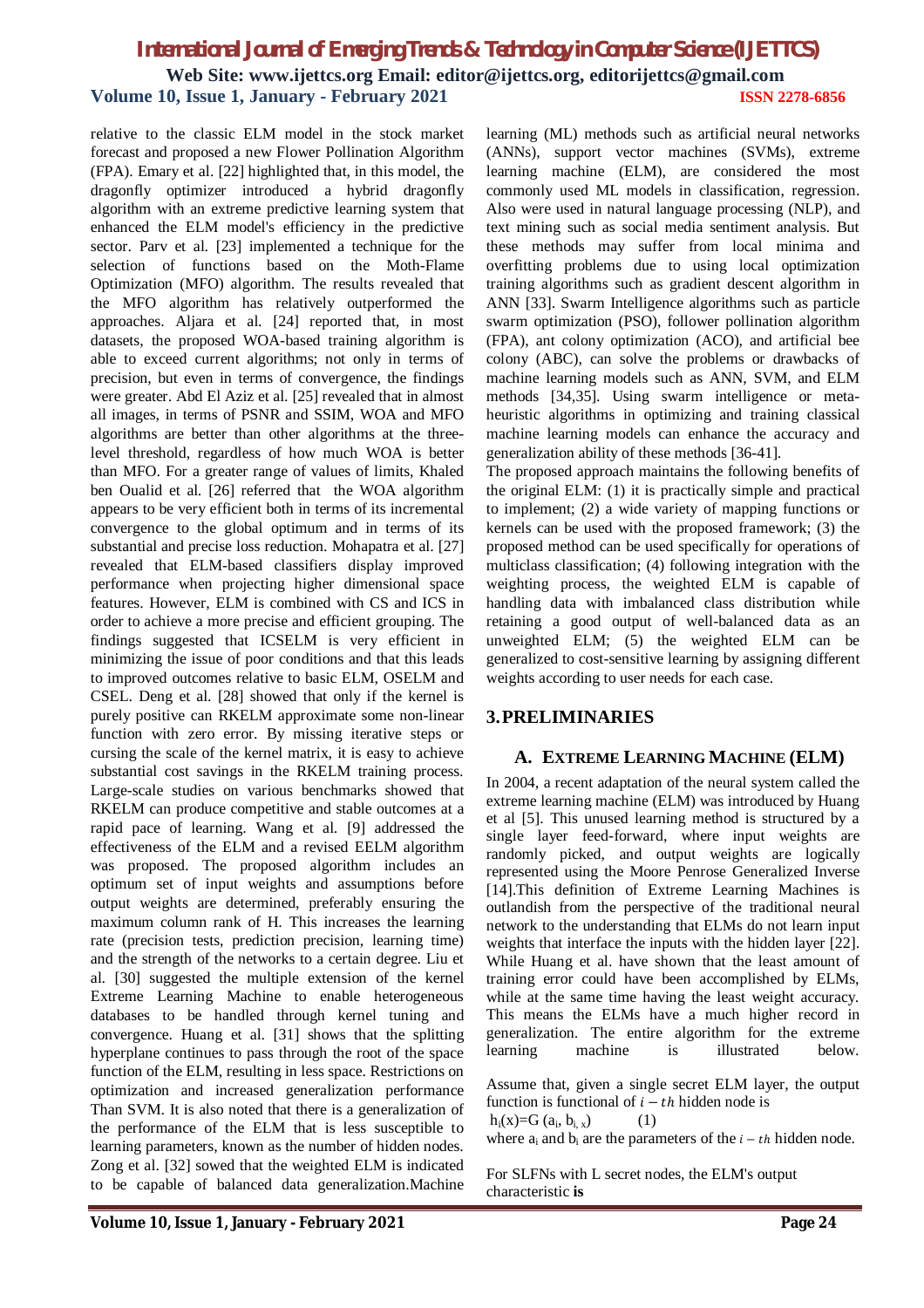# *International Journal of Emerging Trends & Technology in Computer Science (IJETTCS)*

**Web Site: www.ijettcs.org Email: editor@ijettcs.org, editorijettcs@gmail.com Volume 10, Issue 1, January - February 2021 ISSN 2278-6856**

$$
f_L(x) = \sum_{i=1}^{L} \beta_i h_i(x)
$$
 (2)

where  $\beta_i$  is the output weight if the  $i - th$  hidden node.

 $h(x) = [G(h_i(x),...,h_i(x))]$ . This is ELM's secret mapping of layer output. Provided N preparation samples, the hidden layer output matrix H of the ELM is given as:

$$
H = \begin{bmatrix} h(x_1) \\ \vdots \\ h(x_N) \end{bmatrix} = \begin{bmatrix} G(a_1, b_1, x_1) & \cdots & G(a_L, b_{1L}, x_1) \\ \vdots & \vdots & \vdots \\ G(a_1, b_1, x_N) & \cdots & G(a_L, b_L, x_N) \end{bmatrix}
$$
\n(3)

\nT is the training data target matrix: T = \begin{bmatrix} t\_1 \\ \vdots \\ t\_N \end{bmatrix}

ELM is a set of regularization neural networks, but with non-tuned invisible layer mappings, its objective function is (produced by either random hidden nodes, kernels or otherimplementations).

**Minimize:** 
$$
\|\beta\|_{p}^{\sigma_1} + C\|H\beta - T\|_{q}^{\sigma_2},
$$
 (5)  
Where  $\sigma_1 > 0$ ,  $\sigma_2 > 0$ ,  $p$ ,  $q = 0$ ,  $\frac{1}{2}$ , 1, 2, ..., + $\infty$ . Different

combinations of  $\sigma_1$ ,  $\sigma_2$ , pand q can be used and lead to different predication, grouping, sparse coding, compression, function learning, and clustering learning algorithms.

The simplest ELM training algorithm trains a model of the form (for single hidden layer sigmoid neural networks) as a special example.:

$$
\widehat{Y} = W_2 \sigma(W_1 x) \quad (6)
$$

If  $w_1$  is the input-to-hidden layer weight matrix,  $\sigma$  is an activation function, and  $w_2$  is the hidden-to-output-layer weight matrix. The algorithm continues like this:

Fill  $W_1$  with random values (e.g., Gaussian random noise) estimate  $W_2$ by least-squares fit to a matrix of response variables Y, calculated using the pseudoinverse.<sup>+</sup> ,given a design matrix X:

$$
W_2 = \sigma(W_1X)^{+Y} \quad (7)
$$

### **B. WHALE OPTIMIZATION ALGORITHM(WOA)**

On a population basis, WOA may be a new algorithm implemented in 2016 by Mirjalili and Lewis [10]. WOA stems from the humpback whales' social behavior. Comparable to other population-based algorithms, To modernize and optimize the role of candidate arrangements at each stage, WOA uses three rules, namely prey, bypass and prey[13][24], using a sequence of irregular candidate solutions (population) and jobs. It can be discussed as

follows:

#### **B.1 Bubble Net Attacking Method.**

Two strategies are designed to explain the net bubble behavior of the Humpback whales mathematically, referred to as the Bubble Net Attacking Activity Monitoring Phase [11]. The following two strategies will be described:

#### **B.1.1 Surrounding prey**

Humpback whales locate and provide the survivor with a postponement. WOA Algorithm rates; prevailing fittest search Agent position to be the victim's destination or near to the ideal location, and other search Agents may attempt to resume their work against the most excellent look agent. The path shall be conveyed as follows in the following circumstances:

$$
\vec{D} = \left| \vec{C} \cdot \overrightarrow{X^*}(t) - \vec{X}(t) \right|, \tag{8}
$$
\n
$$
\vec{X}(t+1) = \overrightarrow{X^*}(t) - \vec{A} \cdot \vec{D}(9)
$$

The position vector of the best solution obtained to date by loop t is the position vector of each expert if the current iteration is shown by t.,|| It is the absolute sum and is the multiplication of element by element. This determines the coefficient of the vector as follows:

$$
\vec{A} = 2\vec{a} \cdot r - \vec{a},
$$
  
\n
$$
\vec{C} = 2r \quad (11)
$$
\n(10)

Calculate each solution's fitness**,** where the iteration series is linearly decreased from 2 to 0 and r is a random integer [0,1].

By Shrinking Encircling Tool, this type of whaling is repeated by decreasing the case estimate (10). Note that Fluctuation extends further decreased by to put it another way, maybe random calculation within the duration [-a, a] where it decreases from 2 to during iterations. Proposing random values for the unused area of the search agent in [−1,1] could be located anywhere between the first area of the agent and the area of the current best agent.

#### **B.1.2. Position Spiral Updating**

 The difference is determined between the whale at (X, Y) and the abuser at  $(X^*, Y^*)$ . At this point, after the Helix-shaped forming of the Humpback whale, a winding condition is formed between the position of the whale and the victim to be taken as follows:

$$
\vec{X}(t+1) = e^{bk} \cdot \cos(2\pi k) \cdot \vec{D^*} + \vec{X^*}(t), \quad (12)
$$

$$
\overrightarrow{D^*} = \left| \overrightarrow{X^*}(t) - \overrightarrow{X}(t) \right|, (13)
$$

 To retrieve the pattern of the logarithmic spiral, if **B** can be a constant value, and k can be an arbitrary

number within the range  $[-1, 1]$ . This way, in the middle of optimization, WOA thinks about changing whaling. There is a 50 percent chance of choosing between the lease component and the contract portion, and the contract components are as follows: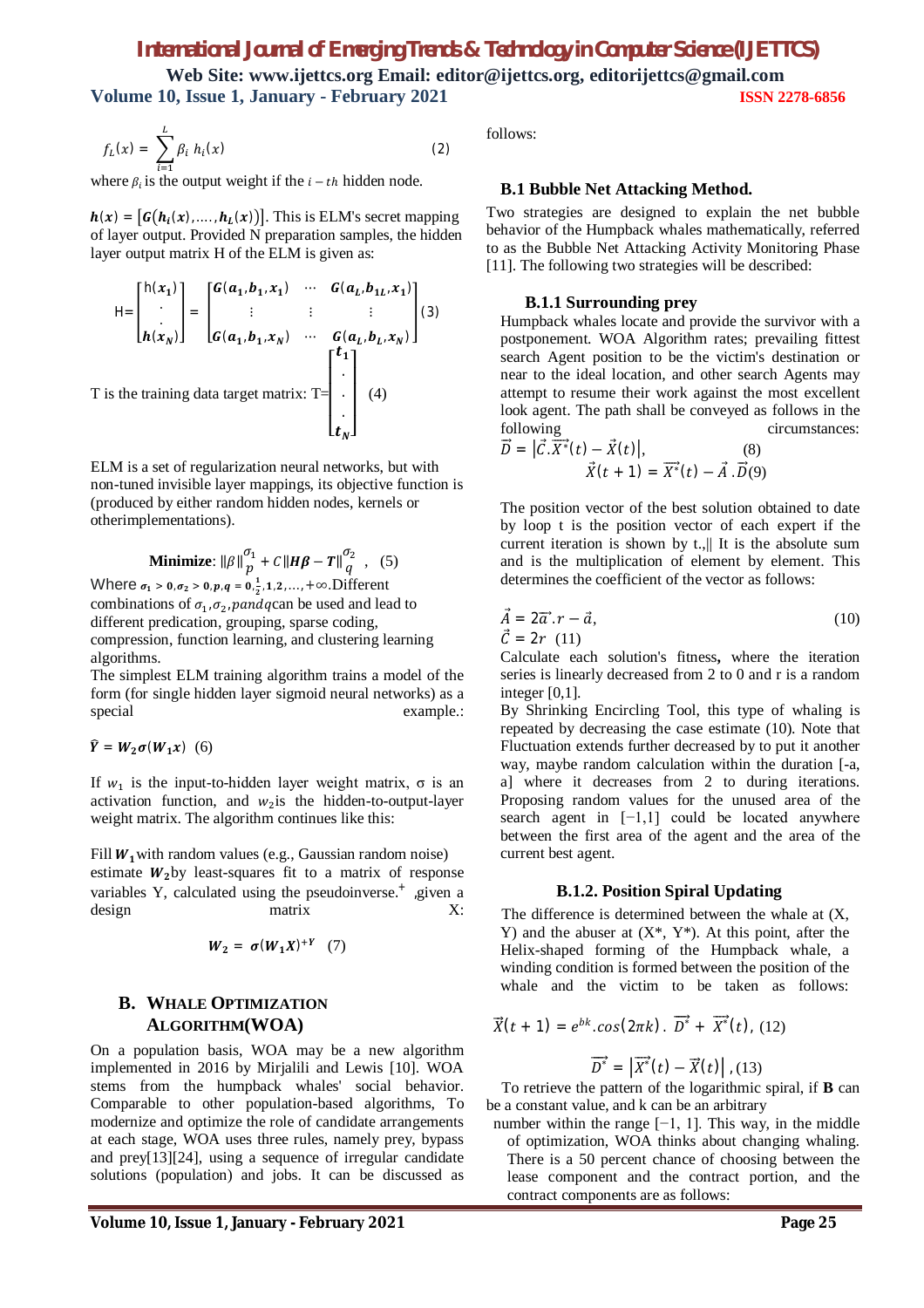# *International Journal of Emerging Trends & Technology in Computer Science (IJETTCS)* **Web Site: www.ijettcs.org Email: editor@ijettcs.org, editorijettcs@gmail.com**

**Volume 10, Issue 1, January - February 2021 ISSN 2278-6856**

$$
\vec{X}(t+1) = \begin{cases} \overrightarrow{X^*} - \vec{A} \cdot \vec{D} \\ e^{bk} \cdot \cos(2\pi k) \cdot \overrightarrow{D^*} + \overrightarrow{X^*}(t), & \text{if } p \ge 0.5, \end{cases}
$$
(14)

Where  $p$  is a random number within the  $(0,1)$ .

### **B.2 Search for Prey**

 The same method is based on the various features of the vector that can be seen at the point of the prey's test, which is known to be the prosecution stage. Depending on the area in which the victim is identified, whales conduct random scans. WOA uses a random value vector that is stronger or less than 1. In this manner, to support quest agents navigate away from the neighborhood of the Whale [26]. In conjunction with a randomly selected search agent, the position of the search agent is increased at the inquiry level instead of the finest stage of search agent manipulation). In order to do a global search and solve the complete local problem [11], this approach makes a variation in the WOA algorithm. The science demonstration will be seen as follows:

$$
\vec{D} = \left| \vec{C} \cdot \overrightarrow{X_{rand}} - \vec{X} \right|, \qquad (16)
$$
\n
$$
\vec{D} = \left| \vec{C} \cdot \overrightarrow{X_{rand}} - \vec{X} \right|,
$$

where  $X_{rand}$  The irregular position vector (a random whale) selected from the present population is the irregular position vector.

#### Algorithm1: Whale Optimization Algorithm (WOA)

Generate Initial Population  $X_i$  (i = 1, 2, ..., n) Calculate the fitness of each solution  $X^*$  = the best search agent **while**  $(t < Max$  Iteration)  **for** each solution Update a, A, C, l, and p **if 1** ( $p < 0.5$ ) **if 2** ( $|A| < +1$ ) Update the existing solution's location by Eq. (9) **else if 2** ( $|A| > +1$ ) Choosing a random search agent Update the new search agent's location with an Eq. (15) **end if 2 else if 1** ( $p \ge 0.5$ ) Update the latest search location for an Eq. (12) end if 1  **end for**  Verify that every solution reaches the search space and adjust it Calculate each solution's fitness Update  $X^*$  if a better solution occurs  $t = t + 1$ **end while** return  $X^*$ 

# **4.THE PROPOSED WOA-ELM MODEL**

Extreme learning machines (ELMs) have the edge of low training time, while preserving palatable grouping and preaching, providing that a sufficient number of hidden nodes are chosen within the show. Inside hidden layer, although the optimal hidden layer weighting is not feasible,

the vast number of nodes slows down the execution of the ELM experiments. As a result, fewer nodes within the hidden layer must be used in this hybrid model to speed up the ELM's execution while preserving an optimum choice of hidden layer weights and predispositions. It is also used with the same approach when setting the weights and predispositions of the output layer. To catch the hidden layer weights and preferences that maximize the overall execution of the ELM, the WO algorithm is best used [42]. WOA algorithm is employed to overcome the traditional ELM drawbacks, and automatically select the best weights and biases values to overcome the overfitting and local minima problems found in classical ELM model.

The proposed WOA-ELM model is described in algorithm2.

Algorithm 2: Hybrid Whale Optimization and Extreme Learning Machine Algorithm (WOA-ELM)

Inputs:

- N: the maximum number of Agents
- T: Number of Iterations
- $X^*$ : the best search agent
- P : The current search position
- T rn.: Training Data set
- V ld.: Validation Data set

#### Outputs:

- ƒbest: Optimal hidden weights and biases
- $f$ ( $f$ best): sum square error for the NN over the validation set fbest

#### Initialize:

- Generate  $X_i$  Initial Population (i = 1, 2, ..., n)
- Calculate each solution's fitness

\n- \n
$$
X^* =
$$
 the ideal agent for a search\n **while**  $(t < \text{Max\_Iteration})$ \n**for** each solution\n **Update a, A by eq 9, C by eq 10, I, and p**\n**if**  $\mathbf{1}$  (p < 0.5)\n **if**  $\mathbf{2}$  (|A| < +1)\n **Update the position of the current solution by Eq. (9)**\n**else if**  $\mathbf{2}$  (|A| > +1)\n **Choosing a random search agent**\n**end if**  $\mathbf{2}$ \n**else if**  $\mathbf{1}$  (p > 0.5)\n **Update the new search agent's location by the Eq. (12)**\n**end if**  $\mathbf{1}$ \n**end if**  $\mathbf{1}$ \n**end if**  $\mathbf{1}$ \n**end if**  $\mathbf{1}$ \n**Update each solution's fitness**\n**Update A\* if a better solution occurs t = t + 1**\n
\n

**end while** return  $X^*$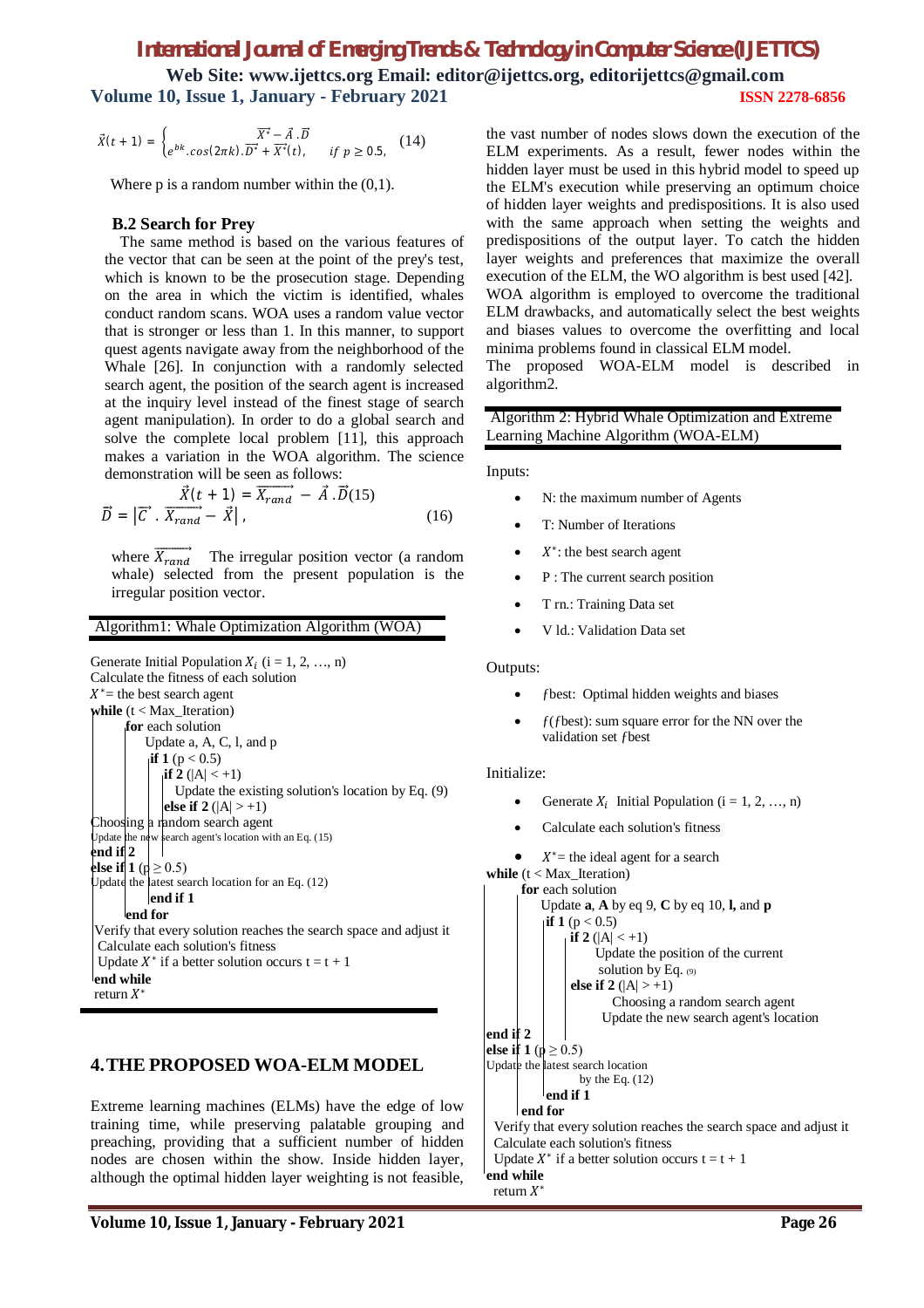# *International Journal of Emerging Trends & Technology in Computer Science (IJETTCS)* **Web Site: www.ijettcs.org Email: editor@ijettcs.org, editorijettcs@gmail.com**

**Volume 10, Issue 1, January - February 2021 ISSN 2278-6856**

| Volume IV, ISSUE I, January - February 2021 |  |
|---------------------------------------------|--|
|                                             |  |
|                                             |  |

| Algorithm  | Parameters             | Value   |
|------------|------------------------|---------|
| WOA        | Number of Search agent | 20      |
|            | Iterations Number.     | 100     |
|            | Number of Input Nodes  | 20      |
| EL M       | Number of Hidden Nodes | 20      |
|            | <b>Activation Fun.</b> | Sigmoid |
|            | Number of iterations   | 100     |
|            | Number of Input Nodes  | 20      |
| <b>SVM</b> | Number of iterations   | 50      |

# **5.EXPERIMENTAL RESULTS**

### **A. DATASET DESCRIPTION**

With the classification information package of the UCI machine-learning store used in the experiments and comparisons [12], the presentation provided by WOA-ELM was prepared and checked. A number of highlights and incidents were chosen to provide the set of information as agents with various kinds of issues to be addressed in the strategy illustrated. To ensure that optimization algorithms are applied in colossal search spaces as seen in table (1), we picked a set of high-dimensional results separately. The approach of gathering the information is divided into a method of cross-validation assessment. K-1 folds are used for preparation and adoption of K-fold cross-validation and the remainder of the folding is used for testing purposes. L times have been renovated with this technique. Subsequently, K\*L times with the collection of personal details would be checked by the maximizing consumer. The material is analyzed in the same way for planning, receipt and review. To prepare the classifier used for optimization and final review, the planning part is used. The validation component was used during the optimization process to validate the execution of the classifier. The evaluation section is used to determine the last highlights chosen by the prepared classifier.

| Dataset Name                | No. of   | No. of  |
|-----------------------------|----------|---------|
|                             | Features | Samples |
| Gene expression cancer RNA- | 16382    | 801     |
| Seq Data Set                |          |         |

**Table 1**: Data Set used in the Experiment

# **B. PARAMETERS SETTINGS**

For the proposed and compared versions, five hundred cycles have been planned. The ELM has 20 input layer nodes. It has five hidden nodes, but more hidden nodes are expected than algorithms of classical inclination. In the output layer, it has one node. The WOA and ELM algorithm parameter settings are summarized in the table 2.

**Table 2**:Parameters Settings

### **C. PERFORMANCE EVALUATION CRITERIA**

In compliance with six assessment requirements, the proposed and compared models were tested. The accuracy of the classification was checked by these criteria. The evaluation criteria must be determined as follows:

 **Accuracy:** It is one metric for the measurement of models of classification. Occasionally, reliability is the distribution of predictions that our data has gotten right. Formally, specificity must be taken after definition:

 $Accuracy = \frac{Numberofcorrect predictions}{Totalnumberof predictions}$ (17)

In addition, accuracy can be determined in terms of positives and negatives for double classification as taken after:

$$
Accuracy = \frac{TP + TN}{TP + TN + FP + FN}
$$
 (18)

Where  $TP = True$  Positives,  $TN = True$  Negatives,  $FP$  $=$  False Positives, and FN  $=$  False Negatives.

- Precision: Is the proportion of correctly predicted positive expectations of all expected positive perceptions.
	- **- Precision** = ்  $\frac{11}{TP+TF}$  (19)
	- **- micro**: by counting the cumulative true positive, false negative and false positive ratios internationally.
	- **- macro**: the metrics for each label are estimated and the non-weighted mean is found for each label. The imbalance of a symbol does not take this into consideration.
	- **- weighted**: To find their average weighted help, measure the metrics for each mark (the number of true instances for each label). To compensate for the imbalance of the mark, this changes the 'macro'; it can result in an F-score that is not between accuracy and recall.
- Recall (Sensitivity): Is the proportion of correctly predicted optimistic impressions to other expectations of real life-yes.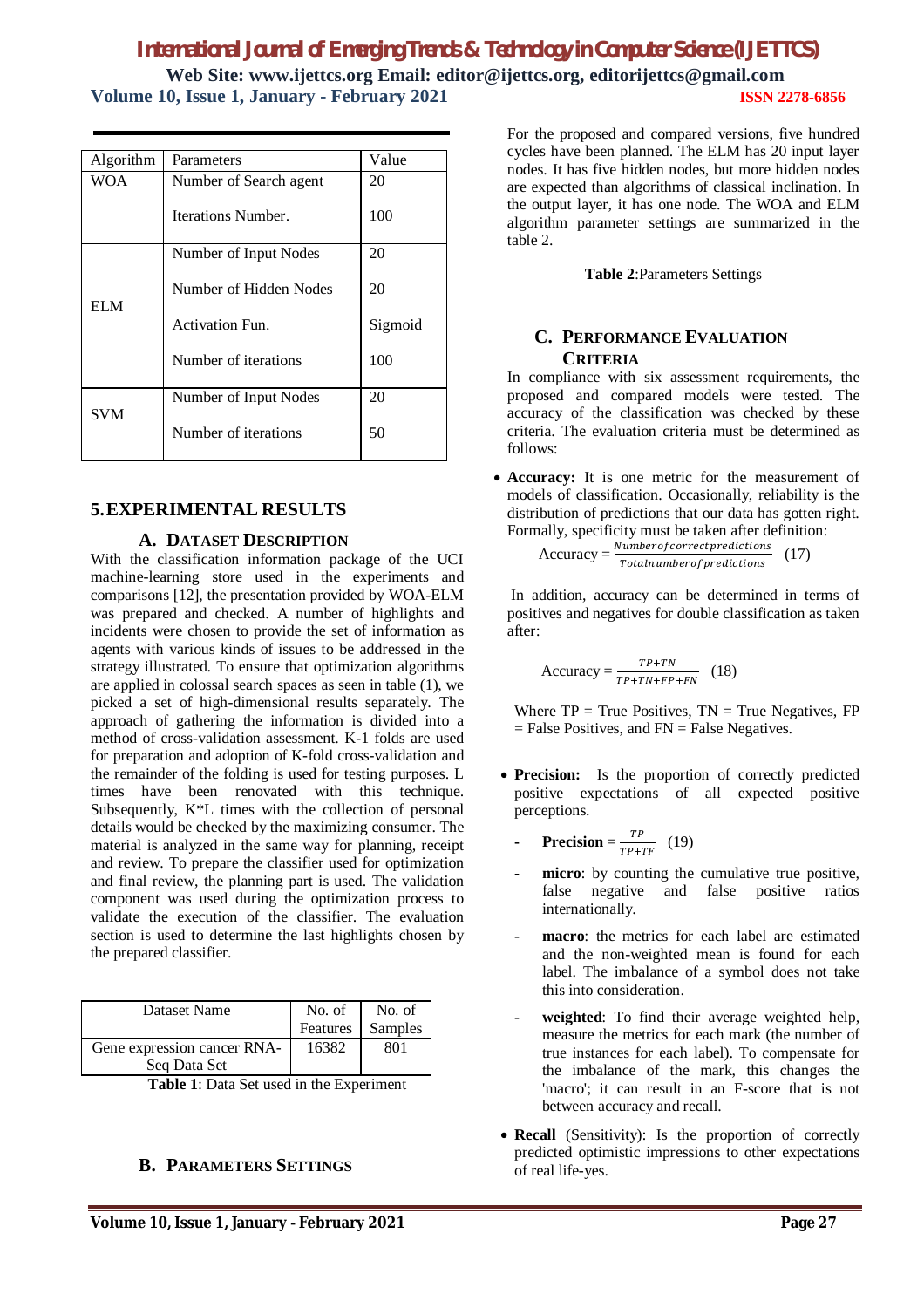# *International Journal of Emerging Trends & Technology in Computer Science (IJETTCS)*

**Web Site: www.ijettcs.org Email: editor@ijettcs.org, editorijettcs@gmail.com Volume 10, Issue 1, January - February 2021 ISSN 2278-6856**

- **- Recall** =  $\frac{TP}{TP+P}$  $\frac{11}{TP+FN}$  (20)
- **F1 Score:** This is the weighted normal of exactness and analysis. This score therefore takes into account  $b = 1$

| <b>UUU</b> |       |       |                |
|------------|-------|-------|----------------|
| untru      | SVM   | EI M  | <b>WOA-ELM</b> |
| e          | 0.049 | 0.247 | 25.088         |
| positi     |       |       |                |

ve and untrue negatives. Instinctively, it's not as easy to get it as accuracy, but F1 is typically more useful than accuracy, particularly if you have an uneven transmission of lessons. Precision functions well where untrue positive and untrue negatives have taken a proportional toll.

**F1 Score** =  $\frac{2*(Recall + Precision)}{(Recall + Precision)}$ (Recall + Precision) (21)

#### **6. SIMULATION RESULTS**

**-**

The hybrid WOA-ELM model has a better accuracy than standard ELM and SVM as shown on Table 3 and Figure1.

**Table 3:** Accuracy of different optimization algorithms

| <b>WOA-ELM</b> |                | <b>ELM</b> | <b>SVM</b> |            |
|----------------|----------------|------------|------------|------------|
| 86.094         |                | 73.913     | 61.491     |            |
|                |                |            |            |            |
|                |                | Accuarcy   |            |            |
| 100            |                |            |            |            |
| 50             |                |            |            |            |
|                |                |            |            |            |
|                | <b>WOA-ELM</b> | ELM        |            | <b>SVM</b> |

**Figure 1**: Accuracy Comparison between WOA-ELM and compared models

 WOA-ELM achieves fast convergence to global minimum as shown Figure 2.

■ Accuarcy





**Figure 2**: Learning Curve of WOA-ELM.

Although the hybrid WOA-ELM model has a better accuracy and convergence, it has the worst computational time compared to the standard ELM and SVM as shown on Table 4 and Figure 3.

**Table 4**: Computational Time of different optimization algorithms



The hybrid WOA-ELM model has a better precision than standard ELM and SVM as shown on Table 5 and Figure 4.

| Table 5: Precision of different optimization algorithms |  |  |  |
|---------------------------------------------------------|--|--|--|
|---------------------------------------------------------|--|--|--|

| Precision    | WOA-ELM | <b>ELM</b> | <b>SVM</b> |
|--------------|---------|------------|------------|
| Micro avg    | 0.86    | 0.74       | 0.75       |
| Macro avg    | 0.72    | 0.52       | 0.72       |
| Weighted avg | 0.82    | 0.67       | 0.80       |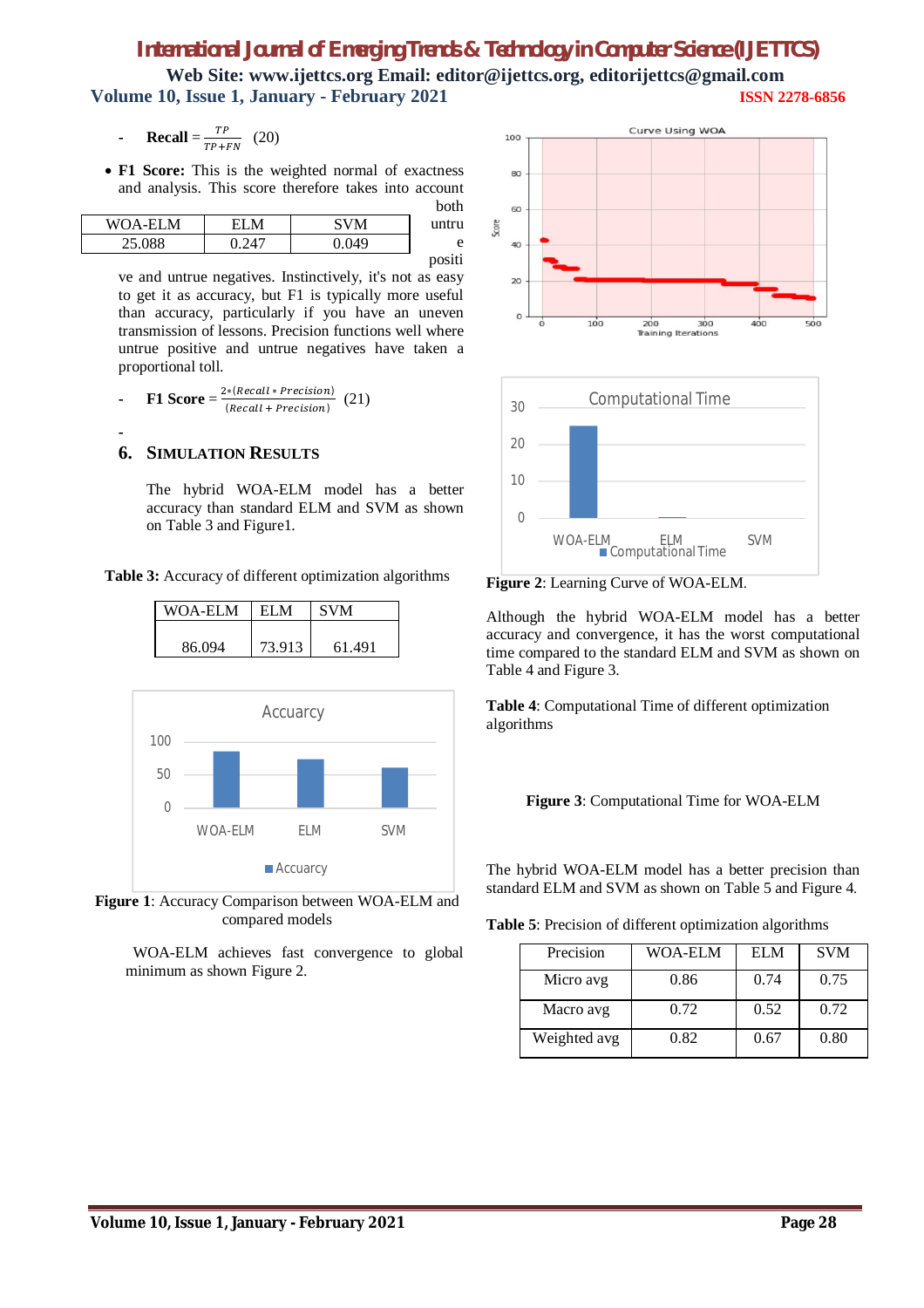

 **Figure 4**: Precision of different optimization algorithms

The hybrid WOA-ELM model has a better recall than standard ELM and SVM as shown on Table 6 and Figure 5.



**Table 6**: Recall of different optimization algorithms



The hybrid WOA-ELM model has a better F1Score than standard ELM and SVM as shown on Table 7 and Figure 6.

**Table 7**: F1Score of different optimization algorithms

| F1Score      | <b>WOA-ELM</b> | EL M | <b>SVM</b> |
|--------------|----------------|------|------------|
| Micro avg    | 0.86           | 0.74 | 0.80       |
| Macro avg    | 0.76           | 0.55 | 0.76       |
| Weighted avg | 0.86           | 0.70 | 0.84       |



**Figure 6**: F1 Score of different Optimization Algorithms

### **6 CONCLUSION AND FUTURE WORK**

This paper proposes an effective bio-inspired whale algorithm to optimize Extreme Learning Machine (ELM). Whale Optimization Algorithm (WOA)was best used to select input weights and hidden layer biases to build a more efficient, instead of random, network structure as seen in standard ELM models. The proposed WOA-ELM model was applied to gene classification data from the UCI repository. This data is part of the RNA-Seq (HiSeq) PANCAN data set, it is a random extraction of gene expressions of patients having different types of tumor: BRCA, KIRC, COAD, LUAD and PRAD. Few iterations can be expected from the proposed model convergence to a global minimum. The proposed model overcame the overfitting problem found in the standard ELM model. The displayed WOA-ELM parameters are limited and can be quickly modified. The suggested model obtained the lowest error value for all the compared assessment parameters.

| Recall       | <b>WOA-ELM</b> | <b>ELM</b> | <b>SVM</b> |
|--------------|----------------|------------|------------|
| Micro avg    | 0.86           | 0.74       | 0.81       |
| Macro avg    | 0.68           | 0.59       | 0.60       |
| Weighted avg | 0.79           | 0.74       | 0.76       |

The research concluded that WOA was extremely successful when optimizing the ELM model, and more research efforts should be made in this interesting field.

# **References**

- [1] Y. Miche, A. Sorjamaa, P. Bas, O. Simula, C. Jutten, and Lendasse Op-elm: Optimally pruned extreme learning machine. IEEE Transactions on Neural Networks, 21(1):158–162, 2010.
- [2] G.B.Huang, Q.Y. Zhu, and C.K. Siew Extreme learning machine: theory and applications. Neurocomputing, 70(1):489–501, 2006.
- [3] F. Han and D.S. Huang Improved extreme learning machine for function approximation by encoding a priori information. Neurocomputing, 69(1):2369– 2373, 2006.
- [4] K.K.A. Ghany, H.A. Hefny, A.E. Hassanien, and M.F. Tolba ,Kekre's transform for protecting fingerprint template.13th International Con- ference on Hybrid Intelligent Systems, pages 186–191, 2013.
- [5] G.B. Huang, Q.Y. Zhu, and C.K.Siew, Extreme learning machine: a new learning scheme of feedforward neural networks. In International Joint Conference on Neural Networks (IJCNN 2004), pages 985–990. Budapest, Hungary, 2004.
- [6] X. Li, H. Xie, R. Wang, Y. Cai, J. Cao, F. Wang, H. Min, and X. Deng, Empirical analysis: stock market prediction via extreme learning machine. Neural Computing and Applications, 1(3):1âA˘ S¸ 12, 2014.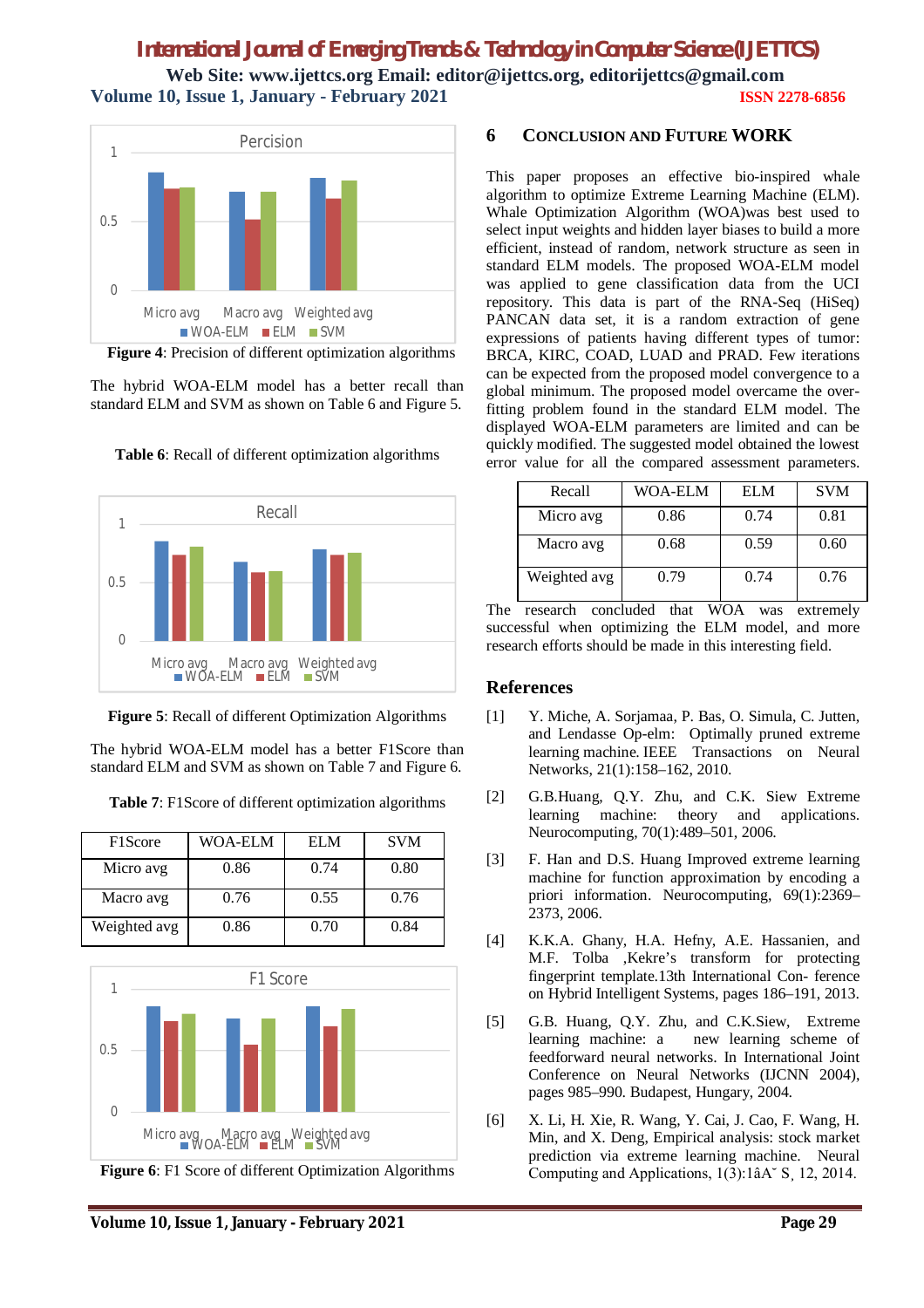# *International Journal of Emerging Trends & Technology in Computer Science (IJETTCS)*

**Web Site: www.ijettcs.org Email: editor@ijettcs.org, editorijettcs@gmail.com Volume 10, Issue 1, January - February 2021 ISSN 2278-6856**

- [7] Q.Y. Zhu, A.K. Qin, P.N. Suganthan, and G.B. Huang, Evolutionary extreme learning machine, pattern recognition. Pattern Recognition, 38(10):1759–1763, 2005.
- [8] G.P. Zhao, Z.Q. Hen, Miao, and Z.H. Man, on improving the conditioning of extreme learning machine: a linear case. In 7th International Conference on Information, Communications and Signal Processing (ICICS2009), page 1âA<sup> $\degree$ </sup> S<sub>1</sub> 5. Maucu, China, 2009.
- [9] Y. Wang, F. Cao, & Y. Yuan, A study on effectiveness of extreme learning machine. Neurocomputing, 74(16): 2483-2490, (2011).
- [10] M.M. Mafarja, M. Majdi, and SeyedaliMirjalili, Hybrid whale optimization algorithm with simulated annealing for feature selection. Neurocomputing 260:302-312, 2017.
- [11] M.F. Isham, M. Firdaus, Optimized ELM based on Whale Optimization Algorithm for gearbox diagnosis, MATEC Web of Conferences. EDP Sciences 255, 2019.
- [12] K. Bache and M. Lichman, Uci machine learning repository, 2013.
- [13] S. Mirjalili, A. Lewis, The whale optimization algorithm, Advances in engineering software 95: 51- 67, 2016.
- [14] G.B. Huang, O.Y. Zhu, C.K. Siew, Extreme learning machine, theory and applications, Neurocomputing 70.1-3: 489-501, 2006.
- [15] Y. Shu Y. Xu. Evolutionary extreme learning machine-based on particle swarm optimization. International Symposium on Neural Networks, 3971(1):644–652, 2006.
- [16] Q. HuaLing F. Han, H. FenYao. An improved evolutionary extreme learning machine based on particle swarm optimization. Neurocomputing, 116(1):87–93, 2013
- [17] M. Alhamdoosh D. Wang. Evolutionary extreme learning machine ensembles with size control. Neurocomputing, 102(1):98–110, 2013.
- [18] Z. Wu J. Yang X. Xue, M. Yao. Genetic ensemble of extreme learning machine. Neurocomputing, 129(1):175–184, 2014.
- [19] N. Sundararajanc S. Suresha, S. Saraswathib. Performance enhancement of extreme learning machine for multi-category sparse data classification problems. Engineering Applications of Artificial Intelligence, 23(7):1149–1157, 2010.
- [20] J. Zhao Z. Dong H. Yang, J. Yia. Extreme learning machine based genetic algorithm and its application<br>in power system economic dispatch. in power system economic dispatch. Neurocomputing, 102(7):154–162, 2013.
- [21] O. Hegazy, O.S. Soliman, M. Abdul Salam. Fpa-elm

model for stock market prediction. International Journal of Advanced Research in Computer Science and Software Engineering, 5(2):1050–1063, 2015.

- [22] E. Emary K.K.A. Ghany B. Parv M.A. Salam, H.M. Zawbaa. A hybrid dragonfly algorithm with extreme learning machine for prediction. International Symposium on INnovations in Intelligent SysTems and Applications (INISTA), pages 1–6, 2016.
- [23] B. Parv M. Sharawi H.M. Zawbaa, E. Emary. Feature selection approach based on moth-flame optimization algorithm. IEEE Congress on Evolutionary Computation (CEC), pages 4612–4617, 2016.
- [24] I. Aljarah, H. Faris & S. Mirjalili, optimizing connection weights in neural networks using the whale optimization algorithm. Soft Computing, 22(1):1-15, (2018).
- [25] M. Abd El Aziz, A. A. Ewees& A. E. Hassanien, Whale optimization algorithm and moth-flame optimization for multilevel thresholding image segmentation. Expert Systems with Applications, 83:242-256, 2017
- [26] K. ben oualidMedani, S. Sayah, A. Bekrar, Whale optimization algorithm based optimal reactive power dispatch: A case study of the Algerian power system. Electric Power Systems Research, 163:696- 705,2018.
- [27] P. Mohapatra, S. Chakravarty, & P. K. Dash,An improved cuckoo search based extreme learning machine for medical data classification. Swarm and Evolutionary Computation, 24: 25-49, (2015).
- [28] E. adavandi, S ostafayi, &P. Soltani, A grey wolf optimizer-based neural network coupled with response surface method for modeling the strength of siro-spun yarn in spinning mills. Applied Soft Computing, 72, 1-13, 2018
- [29] W. Y. Deng, Y. S. Ong, & Q. H. A. Zheng, fast reduced kernel extreme learning machine. Neural Networks, 76:29-38, (2016).
- [30] X. Liu., L. Wang, G.B. Huang, J. hang, & J. Yin, Multiple kernel extreme learning machine. Neurocomputing, 149:253-264, 2015
- [31] G. B Huang, X. Ding, & H. Zhou, Optimization method based extreme learning machine for classification. Neurocomputing, 74(1-3):155-163, 2010.
- [32] W. Zong, G.B. Huang & Y. Chen, Weighted extreme learning machine for imbalance learning. Neurocomputing, 101: 229-242, 2013.
- [33] O. Hegazy, O.S. Soliman, and M. Abdul Salam, "A Machine Learning Model for Stock Market Prediction", International Journal of Computer Science and Telecommunications, Vol. (4), Issue (12),pp. 17-23, December 2013.